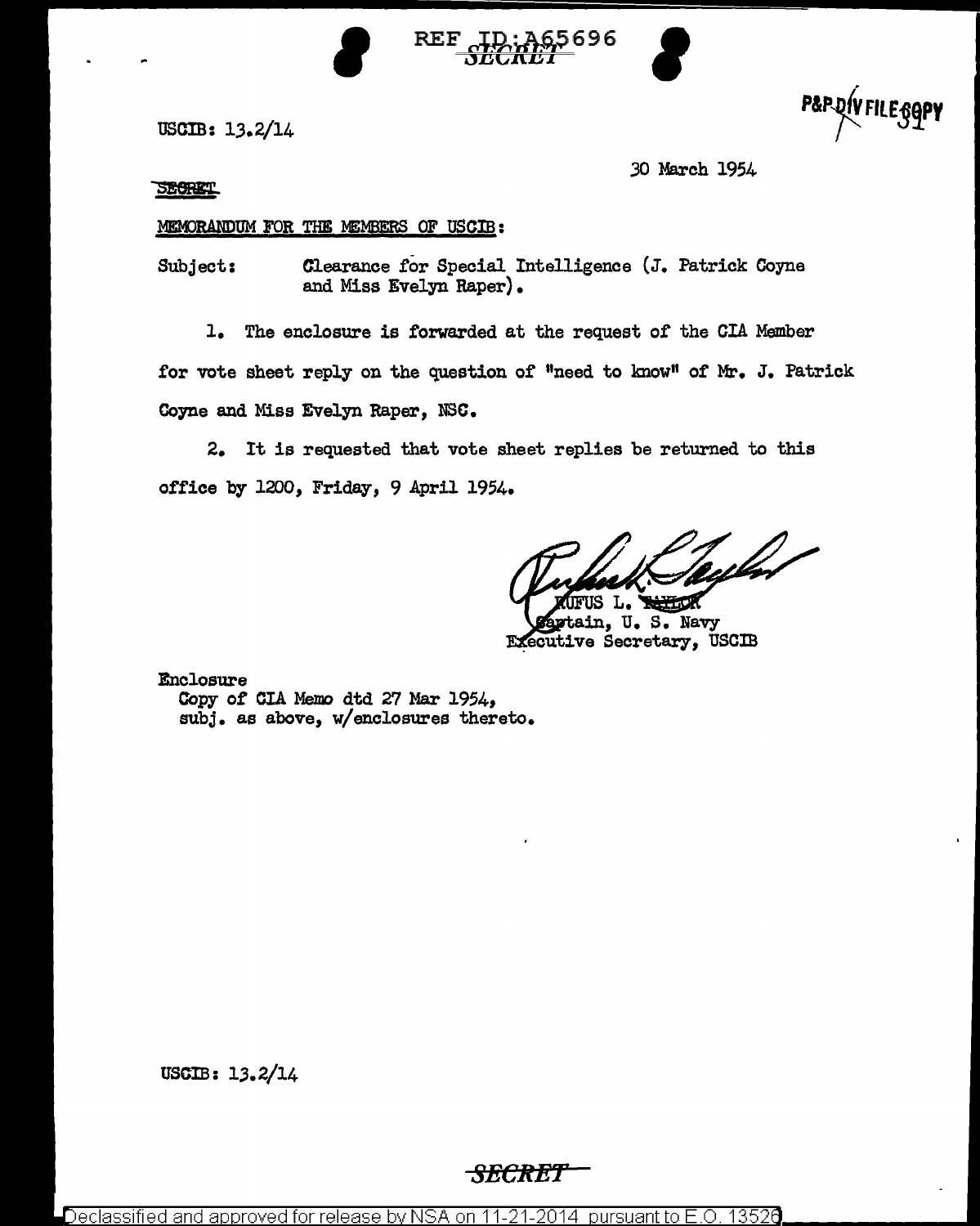



#### CENTRAL INTELLIGENCE AGENCY

Washington 25, D. c.

27 March 1954

#### **SECRET**

MEMORANDUM FOR: Executive Secretary, USCIB SUBJECT: Clearance for Special Intelligence

l. The Executive Secretary, NSC, has requested that Mr. J. Patrick Coyne, NSC representative on Internal Security, and Miss Evelyn Raper, who performs secretarial duties in the office of Mr. Robert Cutler, Special Assistant to the President for National Security Affairs, be cleared tor access to communications intelligence. Copies of his requests are attached herewith.

2. It is requested that the members of USCIB be polled by vote sheet for a decision in this matter, and that I be advised at your earliest convenience.

> (Signed) ·HUNTINGTON D. SHELDON Assistant Director, Central Intelligence

Enclosure: 2 copies Memo for DCI

Enclosure with USCIB  $13.2/14$  dtd 30 Mar 1954

SECRE'f'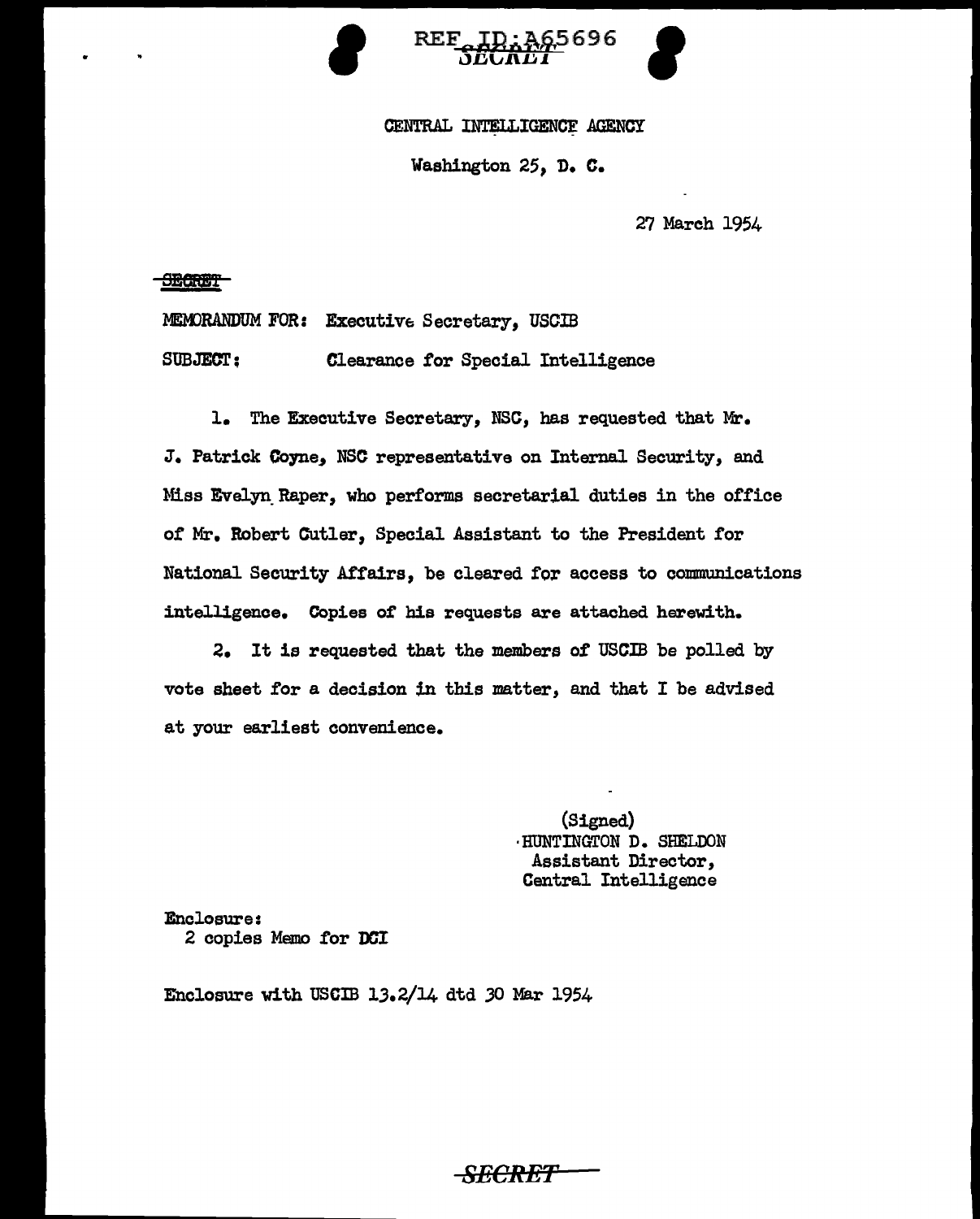

EXECUTIVE OFFICE OF THE PRESIDENT NATIONAL SECURITY COUNCIL WASHINGTON

March 24, 1954

SECRET

MEMORANDUM FOR THE DIRECTOR OF CENTRAL INTELLIGENCE

Attention: Colonel Huntington Sheldon

It is requested that appropriate arrangements be made for a special intelligence clearance tor Mr. J. Patrick Coyne, the NSC Representative on Internal Security.

This request is based on the fact that Mr. Coyne, in the performance of his duties as a member of the NSC staff, is required to have some access to such intelligence because *ot*  safeguarding functions which are performed with respect to it in our offices, and because he is required to handle some of it on a substantive basis in the performance of duties directed by the NSC and Mr. Robert Cutler, Special Assistant to the President for National Security Affairs.

> (Signed) JAMES s. LAY, Jr. **Executive Secretary**

> > ...

*SECRET*